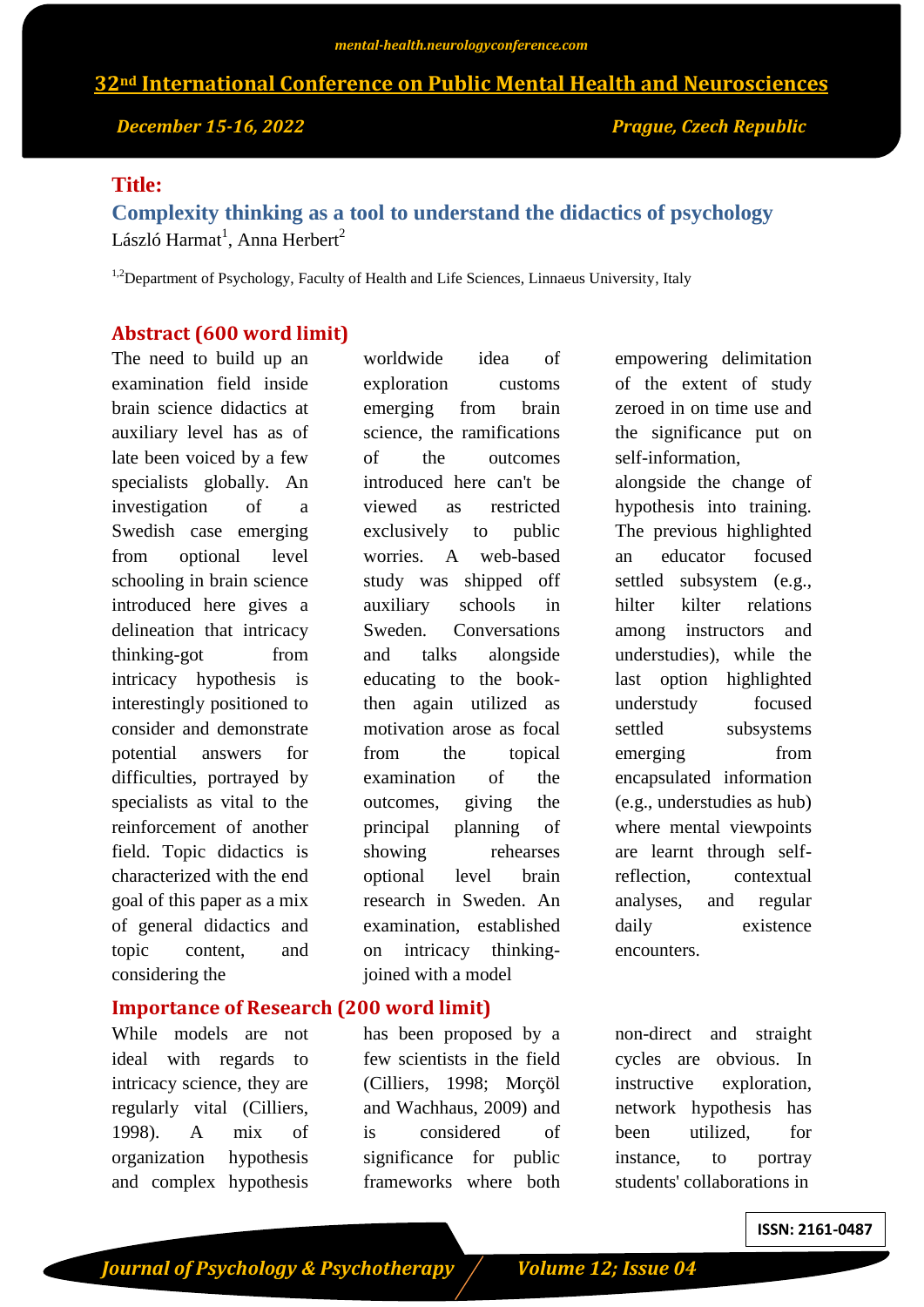# **32nd International Conference on Public Mental Health and Neurosciences**

## *December 15-16, 2022 Prague, Czech Republic*

little gathering conversations (Bruun, 2011) or to depict understudies' maintenance from the educational system (Forsman, 2011; Forsman et al., 2014). Network hypothesis can be applied to investigate, comprehend, and describe structure availability in

complex frameworks (Newman, 2018).Cilliers (1998) contends that the benefits of considering linearity in network models as comprising a piece of a complicated framework is the likelihood to portray both dependability and unpredictability in

structures. To be valuable, these should have "somewhere in the range of deduced limitations which should frame a piece of the understanding of the outcomes". Moreover, an organization should be "designed so that we know what it does.

## **Information of Institute & Lab (200 word limit)**



### **Linnaeus University**

Linnaeus University is located in Växjö and Kalmar and offers over 200 degree programmes and 1500 single-subject courses. You can study different subjects within

arts and humanities, health and life sciences,

the social sciences, the natural sciences. technology, and business and economics. There are also a number of different contract educations, like the headmaster training and police education. quality, nationally as well as internationally, and covers a wide range of disciplines.

## **Biography (200 word limit)**



Laszlo S. Harmat, D.O., is a board-affirmed muscular specialist who is association prepared

**ISSN: 2161-0487**

*<i>Journal of Psychology & Psychotherapy* / *Volume 12; Issue 04*